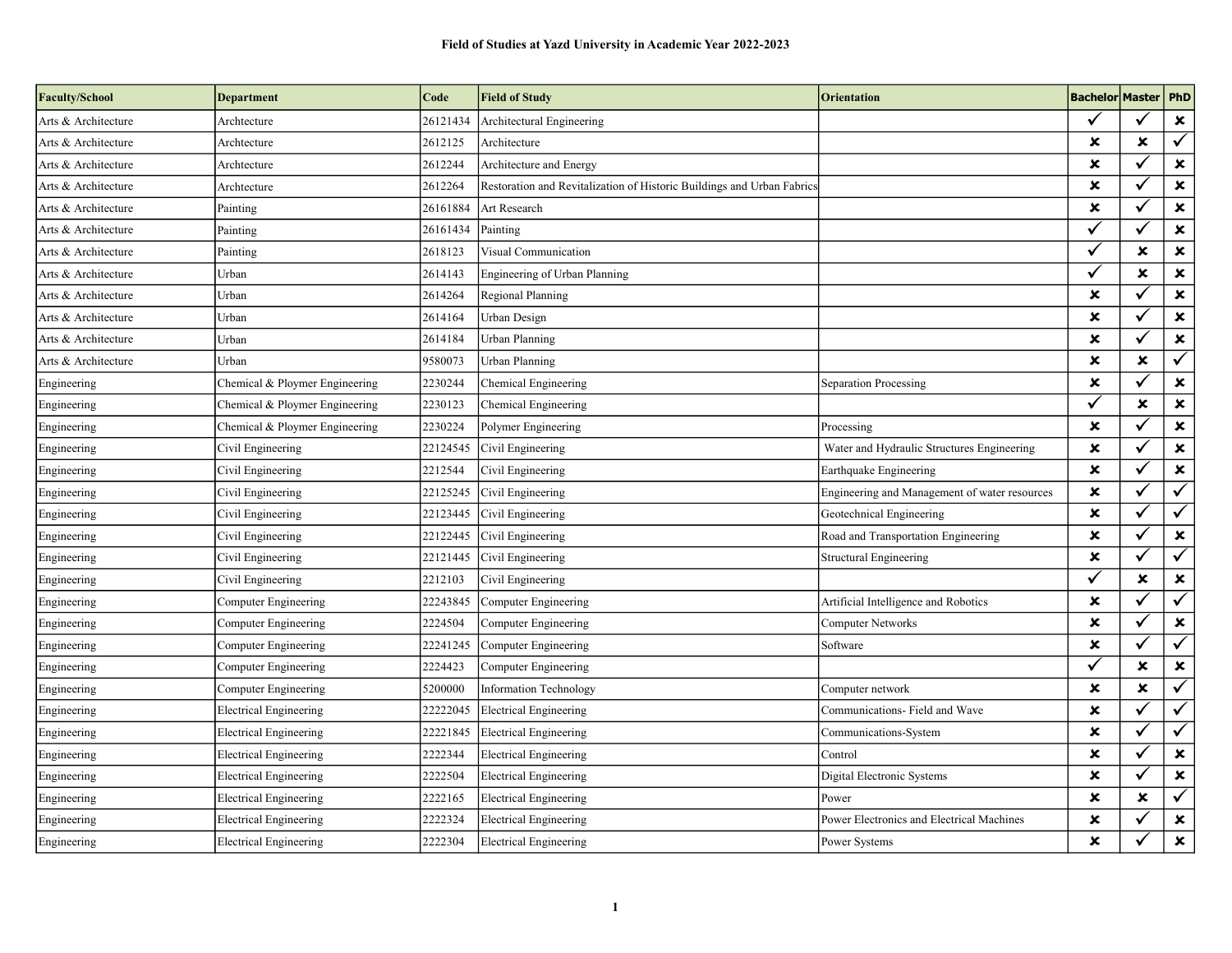| <b>Faculty/School</b>        | <b>Department</b>                  | Code     | <b>Field of Study</b>                   | <b>Orientation</b>                            | <b>Bachelor Master PhD</b> |              |                         |
|------------------------------|------------------------------------|----------|-----------------------------------------|-----------------------------------------------|----------------------------|--------------|-------------------------|
| Engineering                  | <b>Electrical Engineering</b>      | 2222223  | <b>Electrical Engineering</b>           |                                               | ✓                          | ×            | $\pmb{\times}$          |
| Engineering                  | <b>Industrial Engineering</b>      | 2214344  | Industrial Engineering                  | <b>Engineering Management</b>                 | $\pmb{\times}$             | $\checkmark$ | $\pmb{\times}$          |
| Engineering                  | <b>Industrial Engineering</b>      | 22144445 | Industrial Engineering                  | Logistics and Supply Chain                    | $\pmb{\times}$             | ×            | $\checkmark$            |
| Engineering                  | Industrial Engineering             | 2214404  | Industrial Engineering                  | Macro Systems                                 | $\boldsymbol{\mathsf{x}}$  | ✓            | $\pmb{\times}$          |
| Engineering                  | Industrial Engineering             | 2214424  | <b>Industrial Engineering</b>           | Project Management                            | $\pmb{\times}$             | $\checkmark$ | $\pmb{\times}$          |
| Engineering                  | Industrial Engineering             | 2214264  | Industrial Engineering                  | <b>Systems Optimization</b>                   | $\pmb{\times}$             | ✓            | $\overline{\checkmark}$ |
| Engineering                  | Industrial Engineering             | 22141435 | Industrial Engineering                  |                                               | $\checkmark$               | ×            | $\pmb{\times}$          |
| Engineering                  | Mechanical Engineering             | 2228523  | Manufacturing Engineering               |                                               | ✓                          | ×            | $\pmb{\times}$          |
| Engineering                  | Mechanical Engineering             | 2228164  | Mechanical Engineering                  | <b>Applied Design</b>                         | $\pmb{\times}$             | ✓            | $\pmb{\times}$          |
| Engineering                  | Mechanical Engineering             | 2228225  | Mechanical Engineering                  | Applied Design - Dynamics, Control, Vibration | $\pmb{\times}$             | ×            | $\sqrt{}$               |
| Engineering                  | Mechanical Engineering             | 2228345  | Mechanical Engineering                  | Applied Design - Solid Mechanics              | $\pmb{\times}$             | ×            | $\checkmark$            |
| Engineering                  | Mechanical Engineering             | 22281845 | Mechanical Engineering                  | <b>Energy Conversion</b>                      | $\boldsymbol{\mathsf{x}}$  | ✓            | $\checkmark$            |
| Engineering                  | Mechanical Engineering             | 2228504  | Mechanical Engineering                  | <b>Equipment Maintenance and Monitoring</b>   | $\pmb{\times}$             | $\checkmark$ | $\pmb{\times}$          |
| Engineering                  | Mechanical Engineering             | 2228304  | Mechanical Engineering                  | Manufacturing                                 | $\pmb{\times}$             | ✓            | $\pmb{\times}$          |
| Engineering                  | Mechanical Engineering             | 2228103  | Mechanical Engineering                  |                                               | $\checkmark$               | ×            | $\pmb{\times}$          |
| Engineering                  | Mining & Metallurgical Engineering | 2216644  | Geophysics                              | Geomagnetic                                   | $\boldsymbol{\mathsf{x}}$  | ✓            | $\pmb{\times}$          |
| Engineering                  | Mining & Metallurgical Engineering | 22182035 | Materials and Metallurgical Engineering |                                               | $\checkmark$               | ×            | $\pmb{\times}$          |
| Engineering                  | Mining & Metallurgical Engineering | 2218284  | Materials Engineering                   | Ceramics                                      | $\boldsymbol{\mathsf{x}}$  | ✓            | $\pmb{\times}$          |
| Engineering                  | Mining & Metallurgical Engineering | 2218144  | Materials Engineering                   | <b>Engineering Materials Selection</b>        | $\pmb{\times}$             | $\checkmark$ | $\pmb{\times}$          |
| Engineering                  | Mining & Metallurgical Engineering | 2216244  | Mining Engineering                      | Exploration                                   | ×                          | $\checkmark$ | $\pmb{\times}$          |
| Engineering                  | Mining & Metallurgical Engineering | 2216224  | Mining Engineering                      | Mining                                        | ×                          | $\checkmark$ | $\pmb{\times}$          |
| Engineering                  | Mining & Metallurgical Engineering | 2216264  | Mining Engineering                      | Mining and Mineral Processing                 | $\pmb{\times}$             | ✓            | $\overline{\checkmark}$ |
| Engineering                  | Mining & Metallurgical Engineering | 2216624  | Mining Engineering                      | Petroleum Geomechanics                        | ×                          |              | ×                       |
| Engineering                  | Mining & Metallurgical Engineering | 22163045 | Mining Engineering                      | Rock Mechanics                                | $\pmb{\times}$             |              | $\pmb{\times}$          |
| Engineering                  | Mining & Metallurgical Engineering | 2216363  | Mining Engineering                      |                                               | $\checkmark$               | ×            | $\pmb{\times}$          |
| Engineering                  | Mining & Metallurgical Engineering | 2216604  | Petroleum Engineering                   | Exploration                                   | $\pmb{\times}$             | ✓            | $\pmb{\times}$          |
| Engineering                  | Textile Engineering                | 2226204  | Textile Engineering                     | Clothing                                      | $\boldsymbol{\mathsf{x}}$  | $\checkmark$ | $\pmb{\times}$          |
| Engineering                  | Textile Engineering                | 2226564  | Textile Engineering                     | Technology                                    | $\pmb{\times}$             | ✓            | $\checkmark$            |
| Engineering                  | Textile Engineering                | 2226604  | Textile Engineering                     | Textile Chemistry and Color                   | $\boldsymbol{\mathsf{x}}$  | $\checkmark$ | $\pmb{\times}$          |
| Engineering                  | Textile Engineering                | 2226503  | Textile Engineering                     |                                               | $\overline{\checkmark}$    | ×            | $\pmb{\times}$          |
| Humanities & Social Sciences | Economics, Management & Accounting | 12421234 | Accounting                              |                                               | $\checkmark$               | ✓            | $\pmb{\times}$          |
| Humanities & Social Sciences | Economics, Management & Accounting | 12141645 | <b>Business Administration</b>          | Marketing                                     | $\pmb{\times}$             |              | $\checkmark$            |
| Humanities & Social Sciences | Economics, Management & Accounting | 1214123  | <b>Business Administration</b>          |                                               | $\checkmark$               | ×            | $\pmb{\times}$          |
| Humanities & Social Sciences | Economics, Management & Accounting | 1216224  | <b>Economical Sciences</b>              | Islamic Financial Economics                   | $\pmb{\times}$             |              | $\pmb{\times}$          |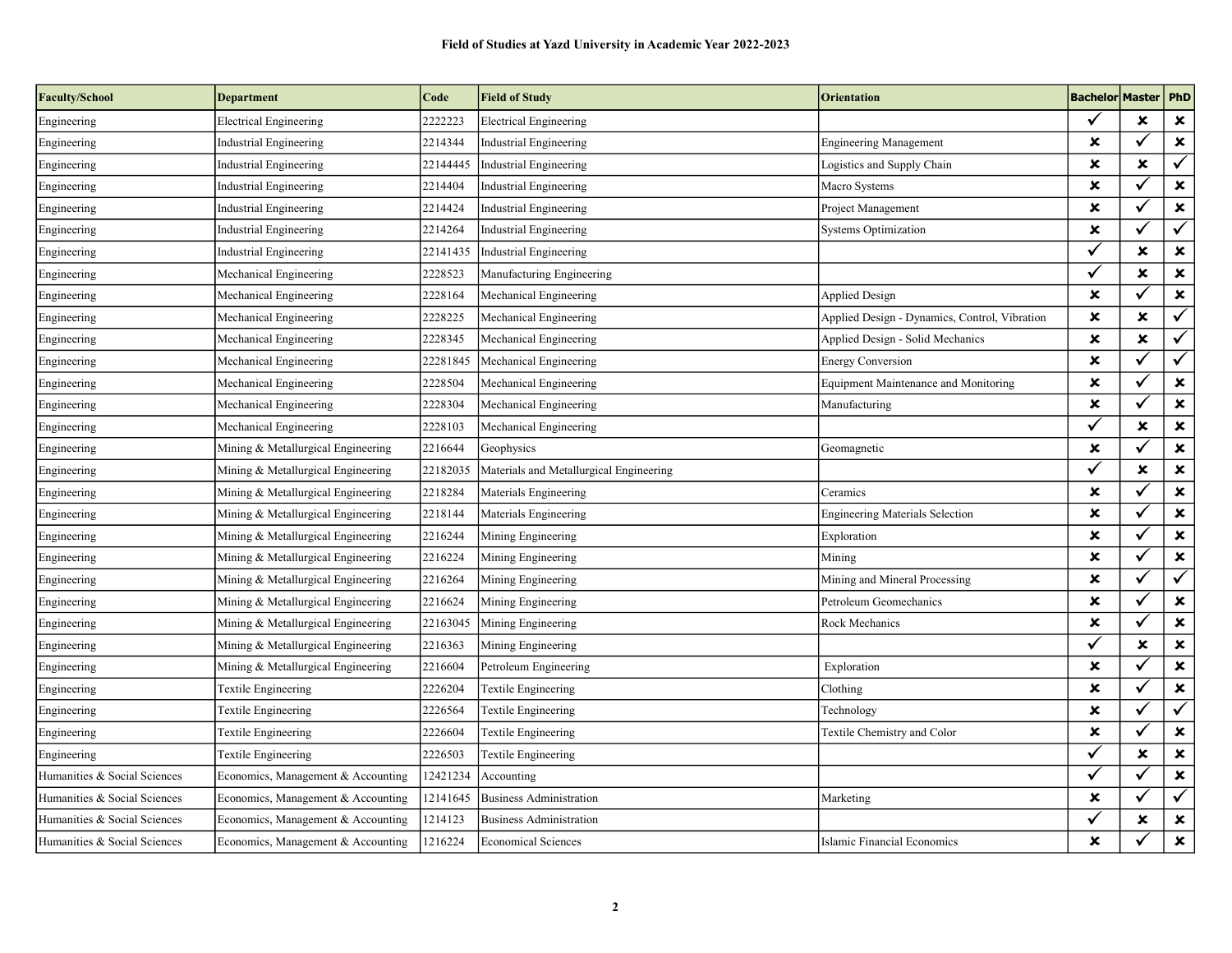| <b>Faculty/School</b>        | <b>Department</b>                  | Code      | <b>Field of Study</b>                              | <b>Orientation</b>                          | <b>Bachelor Master   PhD</b> |                           |                           |
|------------------------------|------------------------------------|-----------|----------------------------------------------------|---------------------------------------------|------------------------------|---------------------------|---------------------------|
| Humanities & Social Sciences | Economics, Management & Accounting | 1216344   | <b>Economical Sciences</b>                         | Theoretical Economics                       | ×                            | $\checkmark$              | $\pmb{\times}$            |
| Humanities & Social Sciences | Economics, Management & Accounting | 1216263   | Economics                                          |                                             | $\checkmark$                 | $\boldsymbol{\mathsf{x}}$ | $\pmb{\times}$            |
| Humanities & Social Sciences | Economics, Management & Accounting | 1248165   | Finance                                            | Financial Engineering                       | ×                            | $\mathbf x$               | $\checkmark$              |
| Humanities & Social Sciences | Economics, Management & Accounting | 12481034  | Financial Management                               |                                             | $\checkmark$                 | ✓                         | $\pmb{\times}$            |
| Humanities & Social Sciences | Economics, Management & Accounting | 12121845  | <b>Industrial Management</b>                       | Operations and Production Management        | ×                            | $\checkmark$              | $\checkmark$              |
| Humanities & Social Sciences | Economics, Management & Accounting | 12122045  | <b>Industrial Management</b>                       | Operations Research                         | $\boldsymbol{\mathsf{x}}$    | $\checkmark$              | $\checkmark$              |
| Humanities & Social Sciences | Economics, Management & Accounting | 1212123   | <b>Industrial Management</b>                       |                                             | $\checkmark$                 | ×                         | $\pmb{\times}$            |
| Humanities & Social Sciences | Economics, Management & Accounting | 1252144   | Master of Business Administration                  | Operations of Supply Chain                  | ×                            | ✓                         | $\pmb{\times}$            |
| Humanities & Social Sciences | Economics, Management & Accounting | 1252124   | Master of Business Administration                  | Organizational Behavior and Human Resources | $\pmb{\times}$               | $\checkmark$              | $\pmb{\times}$            |
| Humanities & Social Sciences | Economics, Management & Accounting | 1244163   | Tourism                                            |                                             | $\checkmark$                 | $\boldsymbol{\mathsf{x}}$ | $\pmb{\times}$            |
| Humanities & Social Sciences | Geography                          | 1218584   | Climatology                                        | <b>Environmental Climatology</b>            | $\boldsymbol{\mathsf{x}}$    |                           | $\pmb{\times}$            |
| Humanities & Social Sciences | Geography                          | 1218704   | Environmental hazards                              |                                             | $\boldsymbol{\mathsf{x}}$    | $\checkmark$              | $\pmb{\times}$            |
| Humanities & Social Sciences | Geography                          | 1218143   | Geography                                          |                                             | $\checkmark$                 | $\boldsymbol{\mathsf{x}}$ | $\pmb{\times}$            |
| Humanities & Social Sciences | Geography                          | 1218644   | Geography and Tourism Planning                     | Urban Tourism                               | $\pmb{\times}$               | $\checkmark$              | $\pmb{\times}$            |
| Humanities & Social Sciences | Geography                          | 1218165   | Geography and Urban Planning                       |                                             | $\boldsymbol{\mathsf{x}}$    | $\boldsymbol{\mathsf{x}}$ | $\overline{\checkmark}$   |
| Humanities & Social Sciences | Geography                          | 1218544   | Geography and Urban Planning                       | Urban Special Organization                  | ×                            | ✓                         | $\pmb{\times}$            |
| Humanities & Social Sciences | Geography                          | 1218564   | Geo-morphology                                     | Geo-morphology and Environmental Planning   | ×                            | $\checkmark$              | $\pmb{\times}$            |
| Humanities & Social Sciences | Geography                          | 1218664   | Remote Sensing and Geographical Information System | Remote Sensing                              | $\pmb{\times}$               | $\checkmark$              | $\pmb{\times}$            |
| Humanities & Social Sciences | Language & Literature              | 141612345 | Arabic language and literature                     |                                             | $\checkmark$                 | $\checkmark$              | $\overline{\checkmark}$   |
| Humanities & Social Sciences | Language & Literature              | 14141234  | English language and literature                    |                                             | $\checkmark$                 | $\checkmark$              | $\pmb{\times}$            |
| Humanities & Social Sciences | Language & Literature              | 1412264   | Persian language and literature                    | Resistance Literature                       | $\boldsymbol{\mathsf{x}}$    | ✓                         | $\pmb{\times}$            |
| Humanities & Social Sciences | Language & Literature              | 141216345 | Persian language and literature                    |                                             | $\checkmark$                 | ✓                         | $\checkmark$              |
| Humanities & Social Sciences | Language & Literature              | 14141445  | Teaching English as a Foreign Language             |                                             | $\boldsymbol{\mathsf{x}}$    | $\checkmark$              | ✓                         |
| Humanities & Social Sciences | Law, Plotical Sciense & History    | 1222123   | History                                            |                                             | $\checkmark$                 | ×                         | $\pmb{\times}$            |
| Humanities & Social Sciences | Law, Plotical Sciense & History    | 1234164   | <b>International Relations</b>                     |                                             | $\boldsymbol{\mathsf{x}}$    |                           | $\pmb{\times}$            |
| Humanities & Social Sciences | Law, Plotical Sciense & History    | 1222244   | Iranology                                          | Focusing on History                         | ×                            | $\checkmark$              | $\pmb{\times}$            |
| Humanities & Social Sciences | Law, Plotical Sciense & History    | 1230123   | Law                                                |                                             | $\checkmark$                 | $\boldsymbol{\mathsf{x}}$ | $\pmb{\times}$            |
| Humanities & Social Sciences | Law, Plotical Sciense & History    | 12341234  | <b>Political Sciences</b>                          |                                             | $\checkmark$                 | $\checkmark$              | $\pmb{\times}$            |
| Humanities & Social Sciences | Law, Plotical Sciense & History    | 1234184   | <b>Regional Studies</b>                            | Middle East and North Africa Studies        | ×                            |                           | $\pmb{\times}$            |
| Humanities & Social Sciences | Psychology & Educational Sciences  | 1224384   | Curriculum Development                             |                                             | $\pmb{\times}$               | $\checkmark$              | $\boldsymbol{\mathsf{x}}$ |
| Humanities & Social Sciences | Psychology & Educational Sciences  | 1224164   | <b>Educational Psychology</b>                      |                                             | $\mathbf x$                  | $\checkmark$              | $\pmb{\times}$            |
| Humanities & Social Sciences | Psychology & Educational Sciences  | 1224364   | <b>Educational Research</b>                        |                                             | ×                            | $\checkmark$              | $\pmb{\times}$            |
| Humanities & Social Sciences | Psychology & Educational Sciences  | 1224323   | <b>Educational Sciences</b>                        |                                             | ✓                            | ×                         | $\pmb{\times}$            |
| Humanities & Social Sciences | Psychology & Educational Sciences  | 1224144   | General Psychology                                 |                                             | $\pmb{\times}$               |                           | $\pmb{\times}$            |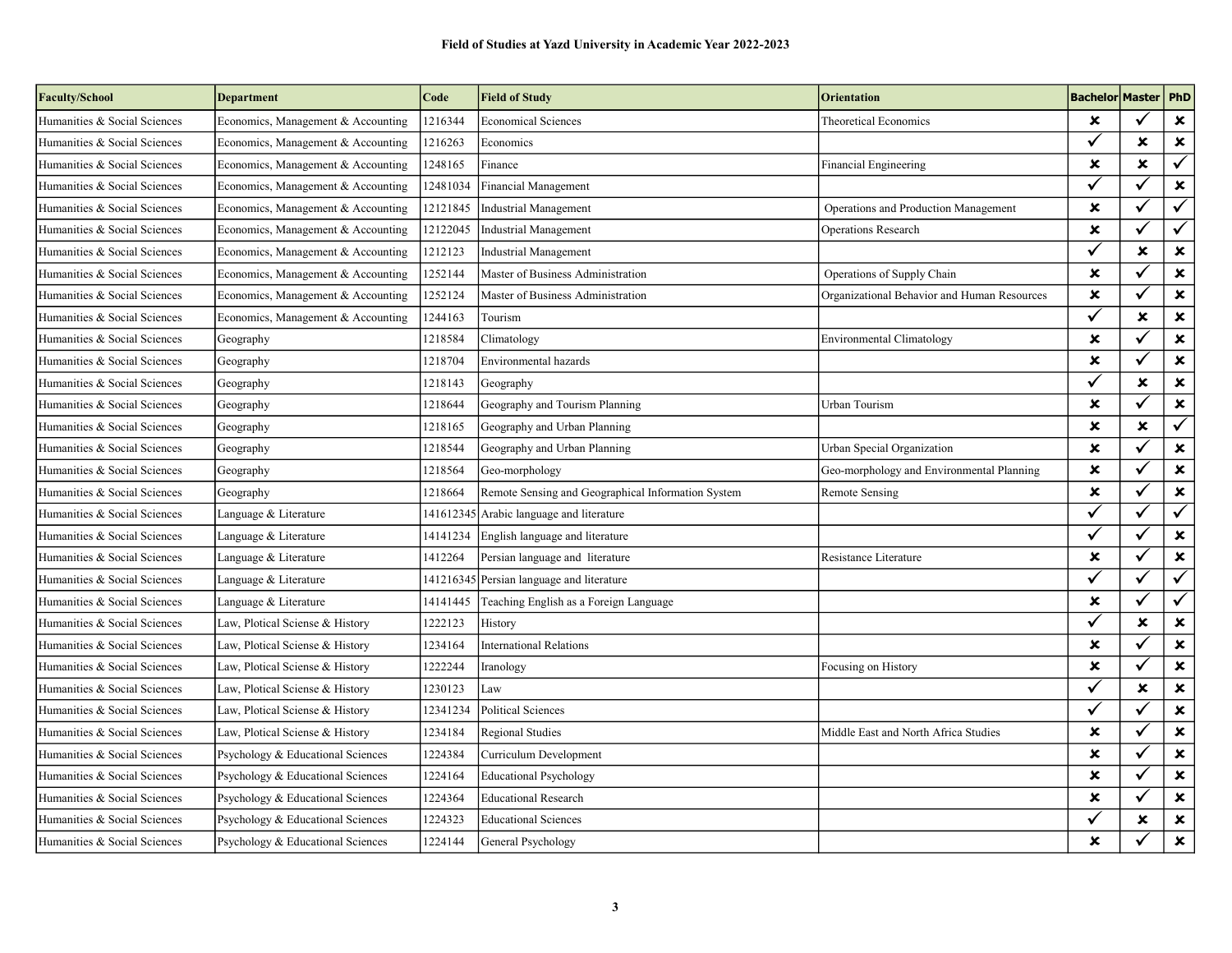| <b>Faculty/School</b>                        | <b>Department</b>                 | Code     | <b>Field of Study</b>                         | <b>Orientation</b>                             | <b>Bachelor Master   PhD</b> |                           |                           |
|----------------------------------------------|-----------------------------------|----------|-----------------------------------------------|------------------------------------------------|------------------------------|---------------------------|---------------------------|
| Humanities & Social Sciences                 | Psychology & Educational Sciences | 1236144  | Motor Behavior                                | Physical Education Teaching                    | ×                            | $\checkmark$              | $\pmb{\times}$            |
| Humanities & Social Sciences                 | Psychology & Educational Sciences | 1224243  | Psychology                                    |                                                | $\checkmark$                 | $\boldsymbol{\mathsf{x}}$ | $\pmb{\times}$            |
| Humanities & Social Sciences                 | Psychology & Educational Sciences | 1236123  | <b>Sport Sciences</b>                         |                                                | $\checkmark$                 | ×                         | $\pmb{\times}$            |
| Humanities & Social Sciences                 | Social Sciences                   | 12324634 | Anthropology                                  |                                                | ✓                            | $\checkmark$              | $\pmb{\times}$            |
| Humanities & Social Sciences                 | Social Sciences                   | 12322445 | Demography                                    |                                                | $\mathbf x$                  | $\checkmark$              | $\checkmark$              |
| Humanities & Social Sciences                 | Social Sciences                   | 1226163  | Information Science and Knowledge Studies     |                                                | ✓                            | ×                         | $\pmb{\times}$            |
| Humanities & Social Sciences                 | Social Sciences                   | 1232304  | Research in Social Sciences                   |                                                | $\pmb{\times}$               |                           | $\pmb{\times}$            |
| Humanities & Social Sciences                 | Social Sciences                   | 1226184  | Scientometrics                                |                                                | ×                            | $\checkmark$              | $\pmb{\times}$            |
| Humanities & Social Sciences                 | Social Sciences                   | 1232483  | Social Planning and Cooperative               |                                                | $\checkmark$                 | ×                         | $\pmb{\times}$            |
| Humanities & Social Sciences                 | Social Sciences                   | 12323234 | Social Work                                   |                                                | $\checkmark$                 | ✓                         | $\pmb{\times}$            |
| Humanities & Social Sciences                 | Social Sciences                   | 1232405  | Sociology                                     | Sociology of Economic Development              | $\mathbf x$                  | ×                         | $\overline{\checkmark}$   |
| Humanities & Social Sciences                 | Social Sciences                   | 12323834 | Sociology                                     |                                                | $\checkmark$                 | ✓                         | $\pmb{\times}$            |
| Humanities & Social Sciences                 | Social Sciences                   | 1232365  | Sociology                                     | Sociology of Iran Social Problems              | $\mathbf x$                  | ×                         | $\checkmark$              |
| Humanities & Social Sciences                 | Theology                          | 1228205  | Comparative (Quranic) Commentary              |                                                | ×                            | $\boldsymbol{\mathsf{x}}$ | $\checkmark$              |
| Humanities & Social Sciences                 | Theology                          | 1228123  | Islamic Jurisprudence and Law                 |                                                | ✓                            | ×                         | $\pmb{\times}$            |
| Humanities & Social Sciences                 | Theology                          | 1240304  | Nahj-ol-Balagha                               | Social, Political and Public Law               | ×                            | $\checkmark$              | ×                         |
| Humanities & Social Sciences                 | Theology                          | 1240404  | <b>Quranic Science and Hadith</b>             |                                                | ×                            | ✓                         | $\pmb{\times}$            |
| Humanities & Social Sciences                 | Theology                          | 1240284  | <b>Quranic Sciences</b>                       |                                                | $\pmb{\times}$               | $\checkmark$              | $\pmb{\times}$            |
| Humanities & Social Sciences                 | Theology                          | 1240124  | Shia Studies                                  | Theology                                       | $\pmb{\times}$               | ✓                         | $\pmb{\times}$            |
| Humanities & Social Sciences                 | Theology                          | 1228364  | Theology and Islamic Sciences                 | Jurisprudence and Principles of Islamic Law    | ×                            | $\checkmark$              | $\boldsymbol{\mathsf{x}}$ |
| Natural Resources & Desert Studies           | Arid Land and Desert Management   | 2420244  | Agricultural Biotechnology                    |                                                | ×                            | $\checkmark$              | $\pmb{\times}$            |
| Natural Resources & Desert Studies           | Arid Land and Desert Management   | 24182645 | Management and Control of the Desert          |                                                | ×                            | $\checkmark$              | $\checkmark$              |
| Natural Resources & Desert Studies           | Arid Land and Desert Management   | 2420123  | Science and Engineering of Soil               |                                                |                              | ×                         | $\pmb{\times}$            |
| Natural Resources & Desert Studies           | Arid Land and Desert Management   | 2420184  | Soil Fertility Management and Biotechnology   | Chemistry, Soil Fertility and Plant Nutrition  | ×                            |                           | ×                         |
| Natural Resources & Desert Studies           | Arid Land and Desert Management   | 2420164  | Soil Resources Management                     | Physics and Soil Conservation                  | ×                            | ✓                         | $\pmb{\times}$            |
| Natural Resources & Desert Studies           | <b>Environmental Science</b>      | 2416324  | Environment                                   | Environmental Planning                         | ×                            | $\checkmark$              | $\pmb{\times}$            |
| Natural Resources & Desert Studies           | Environmental Science             | 2416364  | Environmental Science and Engineering         | Biodiversity Management and Conservation       | $\pmb{\times}$               | ✓                         | $\pmb{\times}$            |
| Natural Resources & Desert Studies           | <b>Environmental Science</b>      | 2416384  | Environmental Science and Engineering         | <b>Environmental Pollution</b>                 | ×                            | $\checkmark$              | $\pmb{\times}$            |
| Natural Resources & Desert Studies           | Environmental Science             | 2416283  | Environmental Science and Engineering         |                                                | ✓                            | $\mathbf x$               | $\pmb{\times}$            |
| Natural Resources & Desert Studies           | Environmental Science             | 2416344  | <b>Environmental Sciences and Engineering</b> | Environmental Assessment and Land Use Planning | ×                            | $\checkmark$              | $\pmb{\times}$            |
| Natural Resources & Desert Studies           | Watershed                         | 2414444  | Forest Sciences and Engineering               | <b>Forest Biological Sciences</b>              | $\pmb{\times}$               | ✓                         | $\pmb{\times}$            |
| Natural Resources & Desert Studies           | Watershed                         | 2422184  | Rangeland Sciences and Engineering            | Medicinal and Industrial Pants                 | ×                            | ✓                         | $\pmb{\times}$            |
| Natural Resources & Desert Studies           | Watershed                         | 2414485  | Watershed Sciences and Engineering            | Integrated Watershed Management                | ×                            | ✓                         | $\pmb{\times}$            |
| Natural Resources & Desert Studies Watershed |                                   | 2414505  | Watershed Sciences and Engineering            | Soil and Water Conservation                    | ×                            |                           | $\checkmark$              |